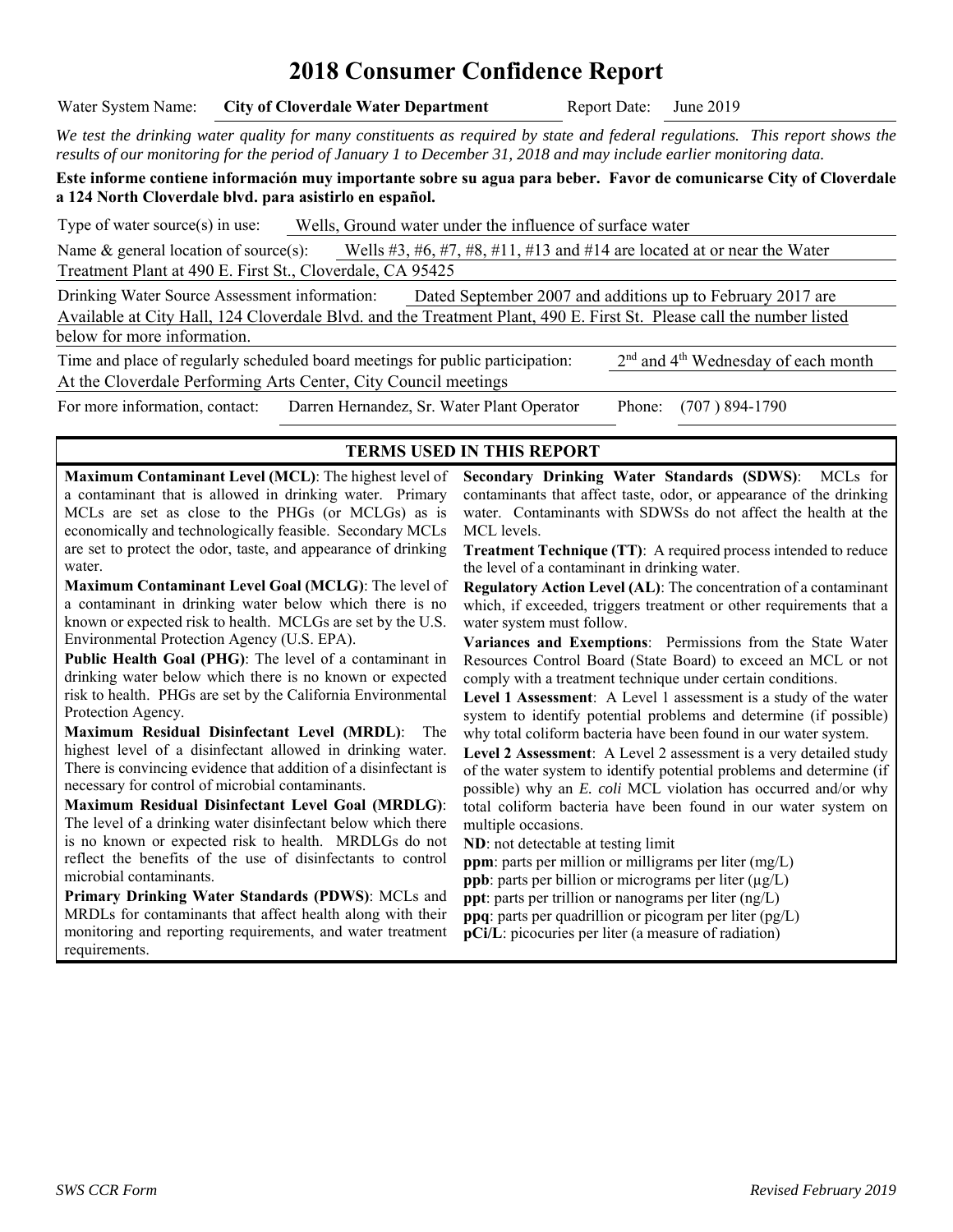**The sources of drinking water** (both tap water and bottled water) include rivers, lakes, streams, ponds, reservoirs, springs, and wells. As water travels over the surface of the land or through the ground, it dissolves naturally-occurring minerals and, in some cases, radioactive material, and can pick up substances resulting from the presence of animals or from human activity.

#### **Contaminants that may be present in source water include:**

- *Microbial contaminants*, such as viruses and bacteria, that may come from sewage treatment plants, septic systems, agricultural livestock operations, and wildlife.
- *Inorganic contaminants*, such as salts and metals, that can be naturally-occurring or result from urban stormwater runoff, industrial or domestic wastewater discharges, oil and gas production, mining, or farming.
- *Pesticides and herbicides*, that may come from a variety of sources such as agriculture, urban stormwater runoff, and residential uses.
- *Organic chemical contaminants*, including synthetic and volatile organic chemicals, that are byproducts of industrial processes and petroleum production, and can also come from gas stations, urban stormwater runoff, agricultural application, and septic systems.
- *Radioactive contaminants*, that can be naturally-occurring or be the result of oil and gas production and mining activities.

**In order to ensure that tap water is safe to drink**, the U.S. EPA and the State Board prescribe regulations that limit the amount of certain contaminants in water provided by public water systems. The U.S. Food and Drug Administration regulations and California law also establish limits for contaminants in bottled water that provide the same protection for public health.

**Tables 1, 2, 3, 4, 5, and 6 list all of the drinking water contaminants that were detected during the most recent sampling for the constituent**. The presence of these contaminants in the water does not necessarily indicate that the water poses a health risk. The State Board allows us to monitor for certain contaminants less than once per year because the concentrations of these contaminants do not change frequently. Some of the data, though representative of the water quality, are more than one year old. Any violation of an AL, MCL, MRDL, or TT is asterisked. Additional information regarding the violation is provided later in this report.

| <b>TABLE 1 - SAMPLING RESULTS SHOWING THE DETECTION OF COLIFORM BACTERIA</b>                                                                                                                                                                                |                       |                                            |                                              |                                                            |                                                                                                                                        |     |            |                                                                            |                                                                                                                                           |
|-------------------------------------------------------------------------------------------------------------------------------------------------------------------------------------------------------------------------------------------------------------|-----------------------|--------------------------------------------|----------------------------------------------|------------------------------------------------------------|----------------------------------------------------------------------------------------------------------------------------------------|-----|------------|----------------------------------------------------------------------------|-------------------------------------------------------------------------------------------------------------------------------------------|
| Microbiological<br><b>Contaminants</b><br>(complete if bacteria detected)                                                                                                                                                                                   |                       | <b>Highest No. of</b><br><b>Detections</b> |                                              | No. of Months<br>in Violation                              | <b>MCL</b>                                                                                                                             |     |            | <b>MCLG</b>                                                                | <b>Typical Source of</b><br><b>Bacteria</b>                                                                                               |
| Total Coliform Bacteria<br>(state Total Coliform Rule)                                                                                                                                                                                                      | (In a month)          |                                            | $\Omega$                                     |                                                            | 1 positive monthly sample                                                                                                              |     | $\theta$   | Naturally present in the<br>environment                                    |                                                                                                                                           |
| Fecal Coliform or E. coli<br>(state Total Coliform Rule)                                                                                                                                                                                                    | (In the year)         |                                            |                                              | $\Omega$                                                   | A routine sample and a repeat<br>sample are total coliform positive,<br>and one of these is also fecal<br>coliform or E. coli positive |     |            |                                                                            | Human and animal fecal<br>waste                                                                                                           |
| E. coli<br>(federal Revised Total<br>Coliform Rule)                                                                                                                                                                                                         | (In the year)         |                                            |                                              | $\theta$                                                   |                                                                                                                                        | (a) |            | $\theta$                                                                   | Human and animal fecal<br>waste                                                                                                           |
| (a) Routine and repeat samples are total coliform-positive and either is E. coli-positive or system fails to take repeat samples following E. coli-positive routine sample<br>or system fails to analyze total coliform-positive repeat sample for E. coli. |                       |                                            |                                              |                                                            |                                                                                                                                        |     |            |                                                                            |                                                                                                                                           |
|                                                                                                                                                                                                                                                             |                       |                                            |                                              |                                                            |                                                                                                                                        |     |            | <b>TABLE 2 - SAMPLING RESULTS SHOWING THE DETECTION OF LEAD AND COPPER</b> |                                                                                                                                           |
| <b>Lead and Copper</b><br>(complete if lead or copper<br>detected in the last sample set)                                                                                                                                                                   | <b>Sample</b><br>Date |                                            | No. of<br><b>Samples</b><br><b>Collected</b> | 90 <sup>th</sup><br>Percentile<br>Level<br><b>Detected</b> | <b>No. Sites</b><br><b>Exceeding</b><br>AL                                                                                             | AI  | <b>PHG</b> | <b>No. of Schools</b><br><b>Requesting</b><br><b>Lead Sampling</b>         | <b>Typical Source of</b><br>Contaminant                                                                                                   |
| Lead (ppb)                                                                                                                                                                                                                                                  | 8/3/16                |                                            | 26                                           | < 0.005                                                    | $\theta$                                                                                                                               | 15  | 0.2        |                                                                            | Internal corrosion of<br>household water plumbing<br>systems; discharges from<br>industrial manufacturers:<br>erosion of natural deposits |
| Copper (ppm)                                                                                                                                                                                                                                                | 8/3/16                |                                            | 26                                           | 0.150                                                      | $\theta$                                                                                                                               | 1.3 | 0.3        | Not applicable                                                             | Internal corrosion of<br>household plumbing<br>systems; erosion of natural<br>deposits; leaching from<br>wood preservatives               |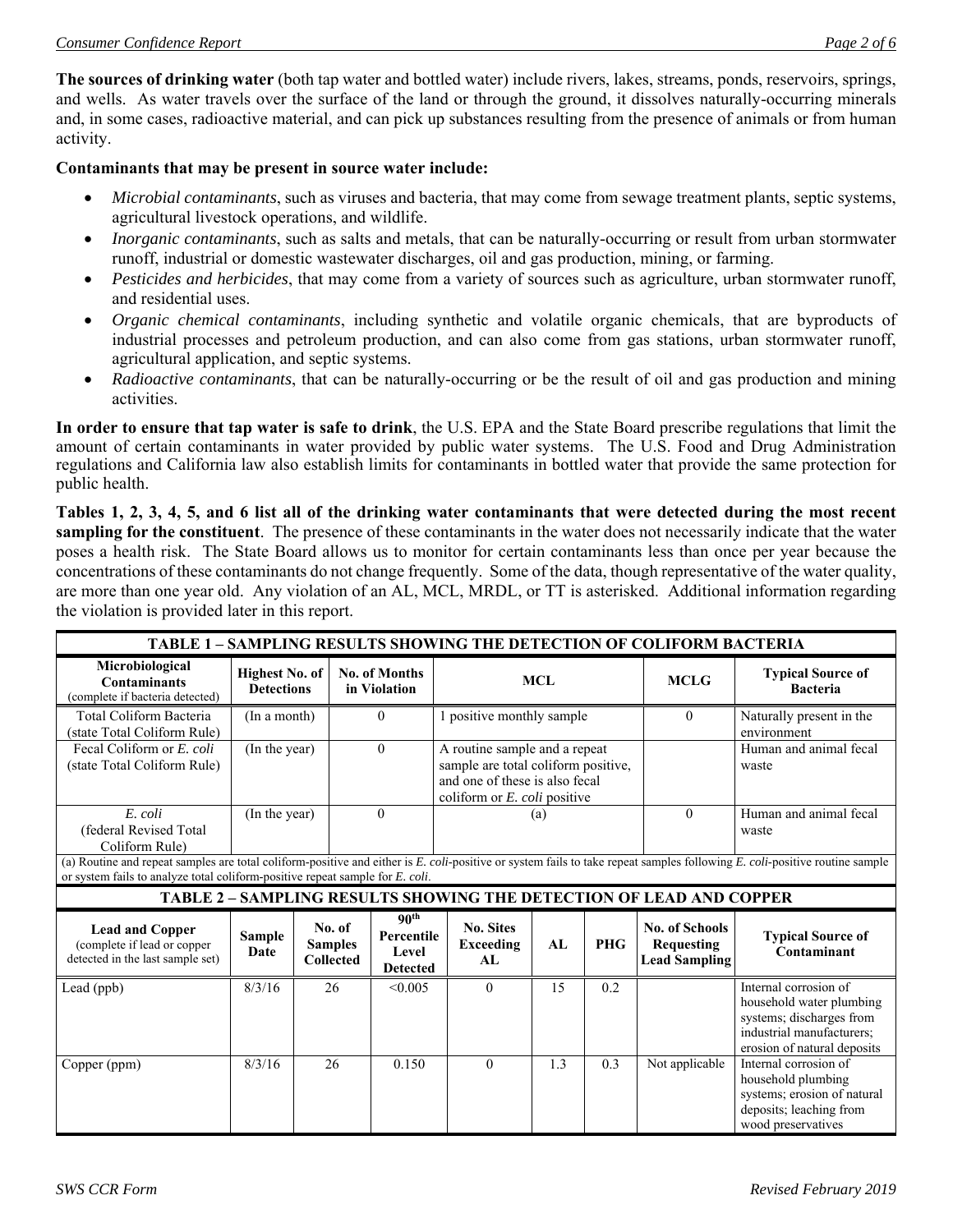| <b>TABLE 3 – SAMPLING RESULTS FOR SODIUM AND HARDNESS</b>                  |                          |                          |                                                 |                      |                                 |                                                                                                                               |  |  |  |
|----------------------------------------------------------------------------|--------------------------|--------------------------|-------------------------------------------------|----------------------|---------------------------------|-------------------------------------------------------------------------------------------------------------------------------|--|--|--|
| <b>Chemical or Constituent</b><br>(and reporting units)                    | <b>Sample Date</b>       | Level<br><b>Detected</b> | <b>Range of</b><br><b>Detections</b>            | <b>MCL</b>           | <b>PHG</b><br>(MCLG)            | <b>Typical Source of Contaminant</b>                                                                                          |  |  |  |
| Sodium (ppm)                                                               | 8/22/2018                | 7.37                     | $7.1 - 7.7$                                     | None                 | None                            | Salt present in the water and is<br>generally naturally occurring                                                             |  |  |  |
| Hardness (ppm)                                                             | 8/22/2018                | 141                      | 128-166                                         | None                 | None                            | Sum of polyvalent cations present in<br>the water, generally magnesium and<br>calcium, and are usually naturally<br>occurring |  |  |  |
| TABLE 4 - DETECTION OF CONTAMINANTS WITH A PRIMARY DRINKING WATER STANDARD |                          |                          |                                                 |                      |                                 |                                                                                                                               |  |  |  |
| <b>Chemical or Constituent</b><br>(and reporting units)                    | <b>Sample Date</b>       | Level<br><b>Detected</b> | <b>Range of</b><br><b>Detections</b>            | <b>MCL</b><br>[MRDL] | <b>PHG</b><br>(MCLG)<br>[MRDLG] | <b>Typical Source of Contaminant</b>                                                                                          |  |  |  |
|                                                                            |                          |                          |                                                 |                      |                                 |                                                                                                                               |  |  |  |
| Aluminum (ppb)                                                             | 8/22/2018<br>Quarterly   | 37.5                     | <b>ND-140</b>                                   | 1,000                | 600                             | Erosion of natural deposits; residue<br>from some surface water treatment<br>processes                                        |  |  |  |
| Chlorine mg/L                                                              | Daily                    | 1.06                     | $0.89 - 1.24$                                   | 4.0                  | 4.0                             | Drinking water disinfectant<br>added for treatment                                                                            |  |  |  |
| Fluoride (ppm)                                                             |                          |                          |                                                 | $\overline{2}$       | 4.0                             | Leaching from natural deposits                                                                                                |  |  |  |
| Barium (ppb)                                                               | 8/22/2018                | 92.5                     | <b>ND-130</b>                                   | 1,000                | 2,000                           | Discharge or oil drilling wastes and<br>from metal refineries; erosion of<br>natural deposits                                 |  |  |  |
| Nitrate (as N) (ppm)                                                       | 3/21/2018                | .63                      | ND-.85                                          | 10                   | 10                              | Runoff and leaching from fertilizer<br>use; leaching from septic tanks and<br>sewage; erosion of natural deposits             |  |  |  |
| Haloacetic Acids<br>(HAA5)<br>(ppb)                                        | 1/17/2018                | 6.3                      | $6.2 - 6.5$                                     | 60                   | N/A                             | By-product of drinking water<br>disinfection                                                                                  |  |  |  |
| <b>Total Trihalomethanes</b><br>(TTHM)<br>(ppb)                            | 1/17/2018                | 11.58                    | 11.57-11.6                                      | 80                   | $\rm N/A$                       | By-product of drinking water<br>disinfection                                                                                  |  |  |  |
|                                                                            |                          |                          |                                                 |                      |                                 |                                                                                                                               |  |  |  |
|                                                                            |                          |                          |                                                 |                      |                                 | TABLE 5 - DETECTION OF CONTAMINANTS WITH A SECONDARY DRINKING WATER STANDARD                                                  |  |  |  |
| <b>Chemical or Constituent</b><br>(and reporting units)                    | <b>Sample Date</b>       | Level<br><b>Detected</b> | <b>Range of</b><br><b>Detections</b>            | <b>SMCL</b>          | <b>PHG</b><br>(MCLG)            | <b>Typical Source of Contaminant</b>                                                                                          |  |  |  |
|                                                                            |                          |                          |                                                 |                      |                                 |                                                                                                                               |  |  |  |
| Chloride (ppm)                                                             | 8/22/2018                | 6.3                      | $5.5 - 8.2$                                     | 500                  | N/A                             | Runoff/leaching from natural<br>deposits; seawater influence                                                                  |  |  |  |
| Iron (ppb)                                                                 | $8/22/18$ &<br>Quarterly | 275                      | Nd-1100                                         | 300                  | $\rm N/A$                       | Leaching from natural deposits;<br>industrial wastes                                                                          |  |  |  |
| Specific Conductance<br>$(\mu S/cm)$                                       | 8/22/2018                | 247                      | 220-290                                         | 1600                 | $\rm N/A$                       | Substances that form ions when<br>in water; seawater influence                                                                |  |  |  |
| <b>Total Dissolved Solids</b><br>(TDS)<br>(ppm)                            | 8/22/2018                | 175                      | 150-210                                         | 1000                 | $\rm N/A$                       | Runoff/leaching from natural<br>deposits                                                                                      |  |  |  |
| Turbidity (ntu)                                                            | 8/22/2018                | 1.99                     | $.16 - 7.3$                                     | $\overline{5}$       | $\rm N/A$                       | Soil runoff                                                                                                                   |  |  |  |
| Manganese (ppb)                                                            | 8/22/2018                | 5                        | $ND-20$                                         | 50                   | $\rm N/A$                       | Leaching from natural<br>deposits                                                                                             |  |  |  |
| Sulfate (ppm)                                                              | 8/22/2018                | 14.75                    | $13 - 18$                                       | 500                  | $\rm N/A$                       | Runoff/leaching from natural<br>deposits; industrial wastes                                                                   |  |  |  |
|                                                                            |                          |                          |                                                 |                      |                                 |                                                                                                                               |  |  |  |
|                                                                            |                          |                          | TABLE 6 - DETECTION OF UNREGULATED CONTAMINANTS |                      |                                 |                                                                                                                               |  |  |  |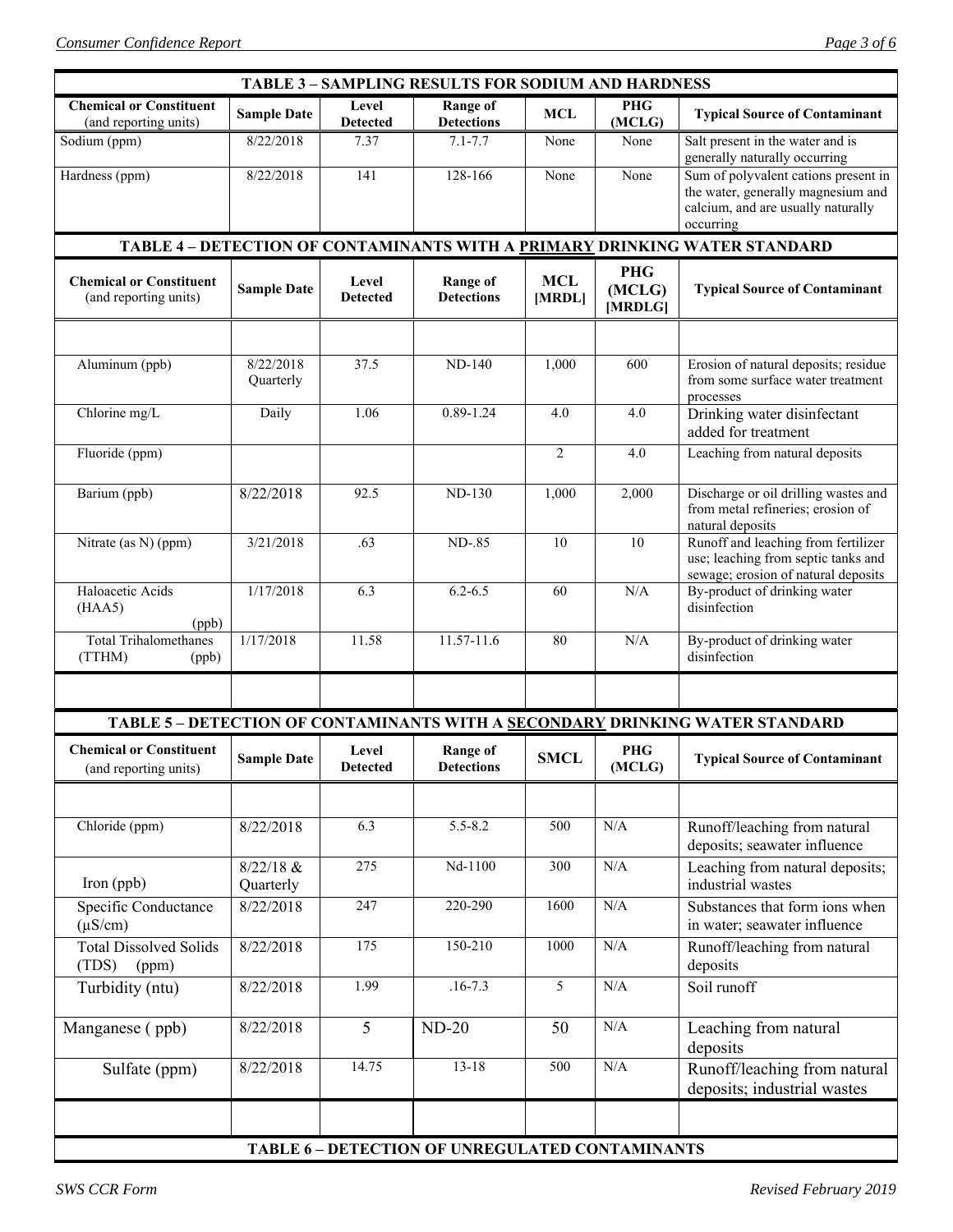| <b>Chemical or Constituent</b><br>(and reporting units) | <b>Sample Date</b> | Level<br><b>Detected</b> | Range of<br><b>Detections</b> | <b>Notification Level</b> | <b>Health Effects Language</b> |
|---------------------------------------------------------|--------------------|--------------------------|-------------------------------|---------------------------|--------------------------------|
|                                                         |                    |                          |                               |                           |                                |

#### **Additional General Information on Drinking Water**

Drinking water, including bottled water, may reasonably be expected to contain at least small amounts of some contaminants. The presence of contaminants does not necessarily indicate that the water poses a health risk. More information about contaminants and potential health effects can be obtained by calling the U.S. EPA's Safe Drinking Water Hotline (1-800-426-4791).

Some people may be more vulnerable to contaminants in drinking water than the general population. Immuno-compromised persons such as persons with cancer undergoing chemotherapy, persons who have undergone organ transplants, people with HIV/AIDS or other immune system disorders, some elderly, and infants can be particularly at risk from infections. These people should seek advice about drinking water from their health care providers. U.S. EPA/Centers for Disease Control (CDC) guidelines on appropriate means to lessen the risk of infection by *Cryptosporidium* and other microbial contaminants are available from the Safe Drinking Water Hotline (1-800-426-4791).

Lead-Specific Language: If present, elevated levels of lead can cause serious health problems, especially for pregnant women and young children. Lead in drinking water is primarily from materials and components associated with service lines and home plumbing. The City of Cloverdale is responsible for providing high quality drinking water, but cannot control the variety of materials used in plumbing components. When your water has been sitting for several hours, you can minimize the potential for lead exposure by flushing your tap for 30 seconds to 2 minutes before using water for drinking or cooking. If you do so, you may wish to collect the flushed water and reuse it for another beneficial purpose, such as watering plants. If you are concerned about lead in your water, you may wish to have your water tested. Information on lead in drinking water, testing methods, and steps you can take to minimize exposure is available from the Safe Drinking Water Hotline (1-800-426-4791) or at http://www.epa.gov/lead.

### **Summary Information for Violation of a MCL, MRDL, AL, TT, or Monitoring and Reporting Requirement**

| VIOLATION OF A MCL, MRDL, AL, TT, OR MONITORING AND REPORTING REQUIREMENT |                    |                 |                                                  |                                   |  |  |  |
|---------------------------------------------------------------------------|--------------------|-----------------|--------------------------------------------------|-----------------------------------|--|--|--|
| <b>Violation</b>                                                          | <b>Explanation</b> | <b>Duration</b> | <b>Actions Taken to Correct</b><br>the Violation | <b>Health Effects</b><br>Language |  |  |  |
| <b>None</b>                                                               |                    |                 |                                                  |                                   |  |  |  |
|                                                                           |                    |                 |                                                  |                                   |  |  |  |